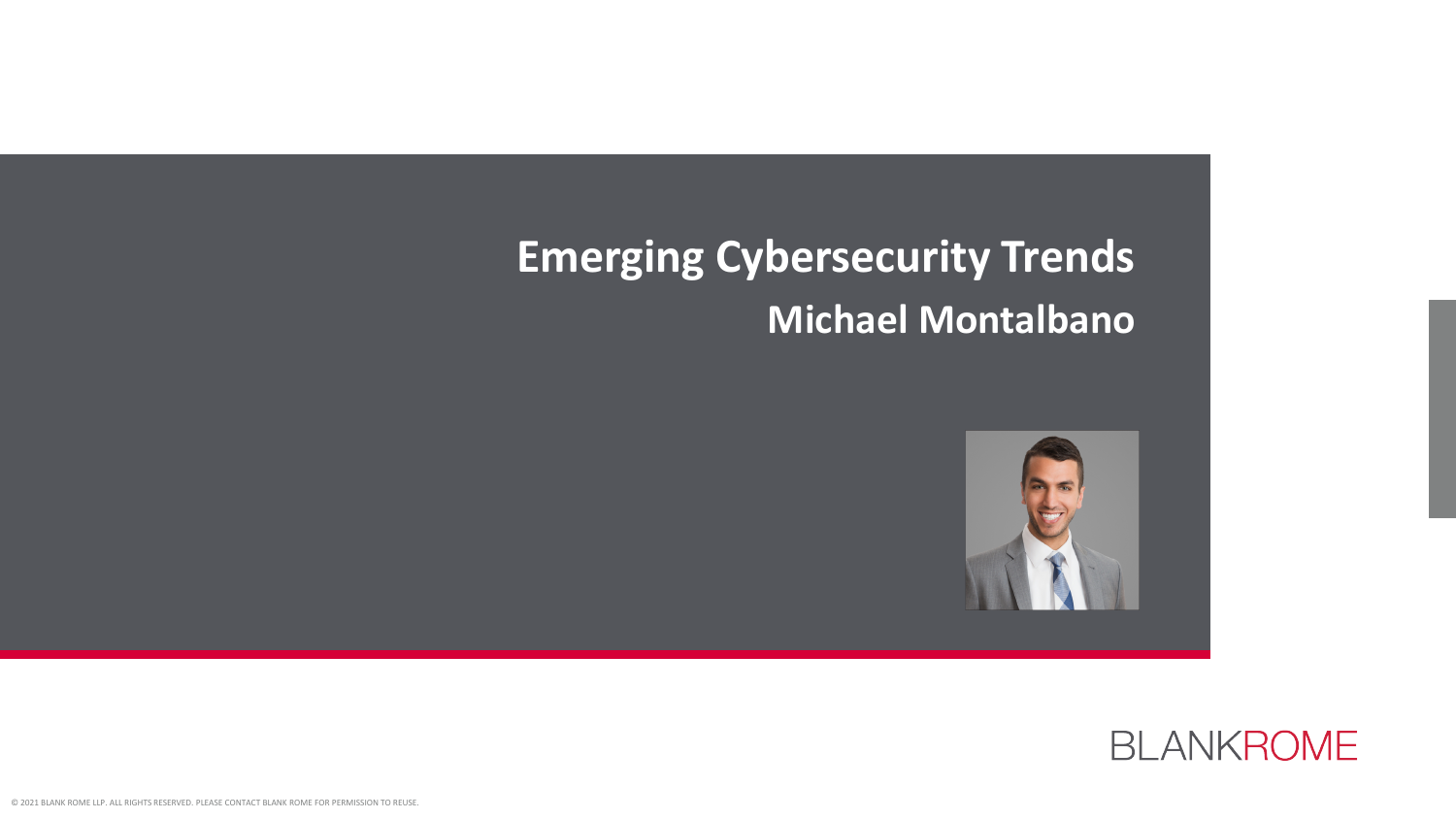# **Cybersecurity Maturity Model Certification (CMMC)**

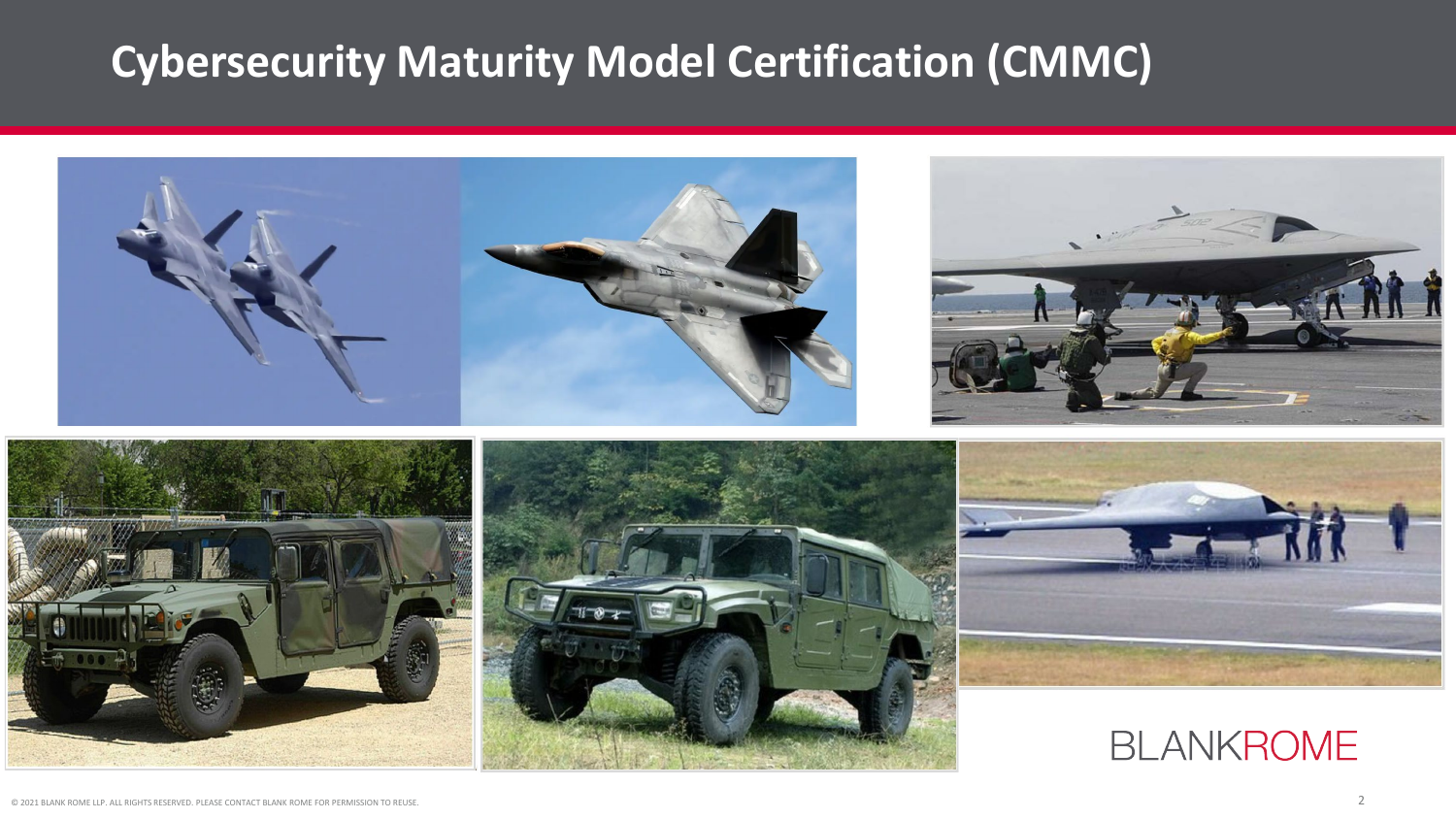### **CMMC 1.0**



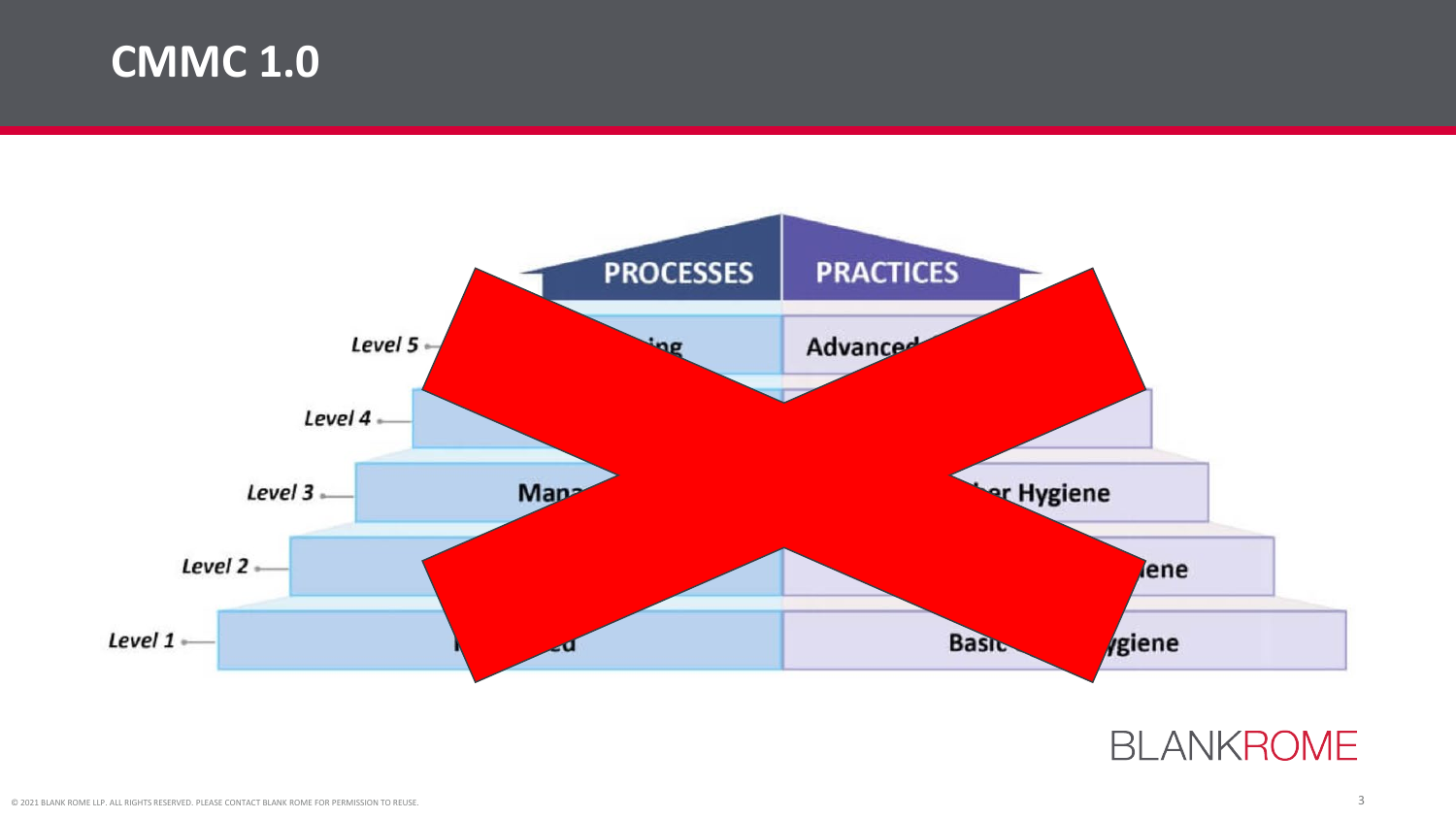**CMMC 2.0**

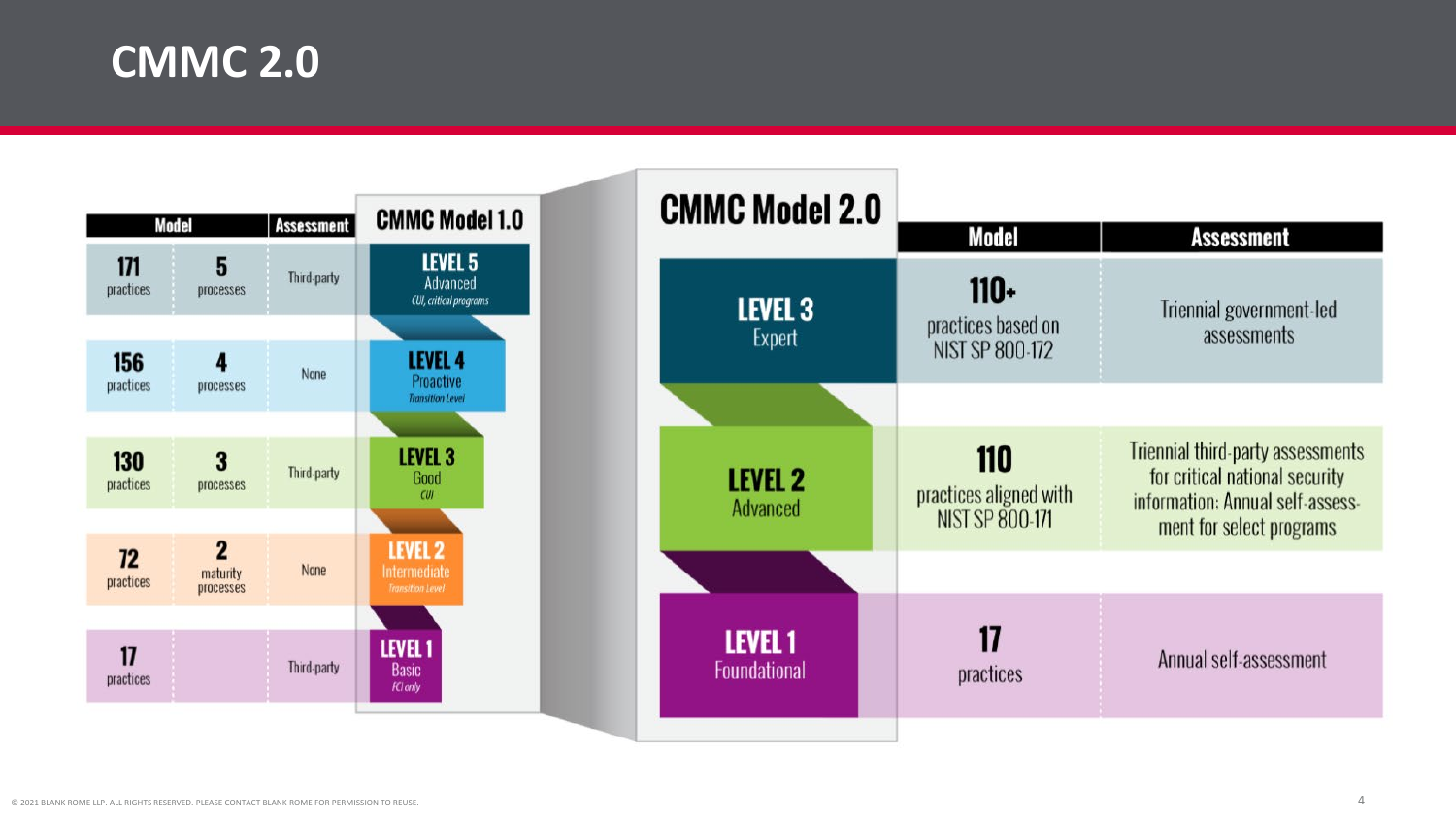# **CMMC 2.0 – Plan of Action and Milestones ("POA&M")**

- CMMC 1.0 required a contractor to meet every practice and process.
- CMMC 2.0 now allows contractors to submit a POA&M for those cyber practices and processes that it does not yet meet.
- If contractor can show that it is working towards meeting all of the requirements of its CMMC 2.0 level, it should still be permitted to continue work on the DOD acquisition.
- DOD has also signaled that it will waive CMMC requirements, if necessary.

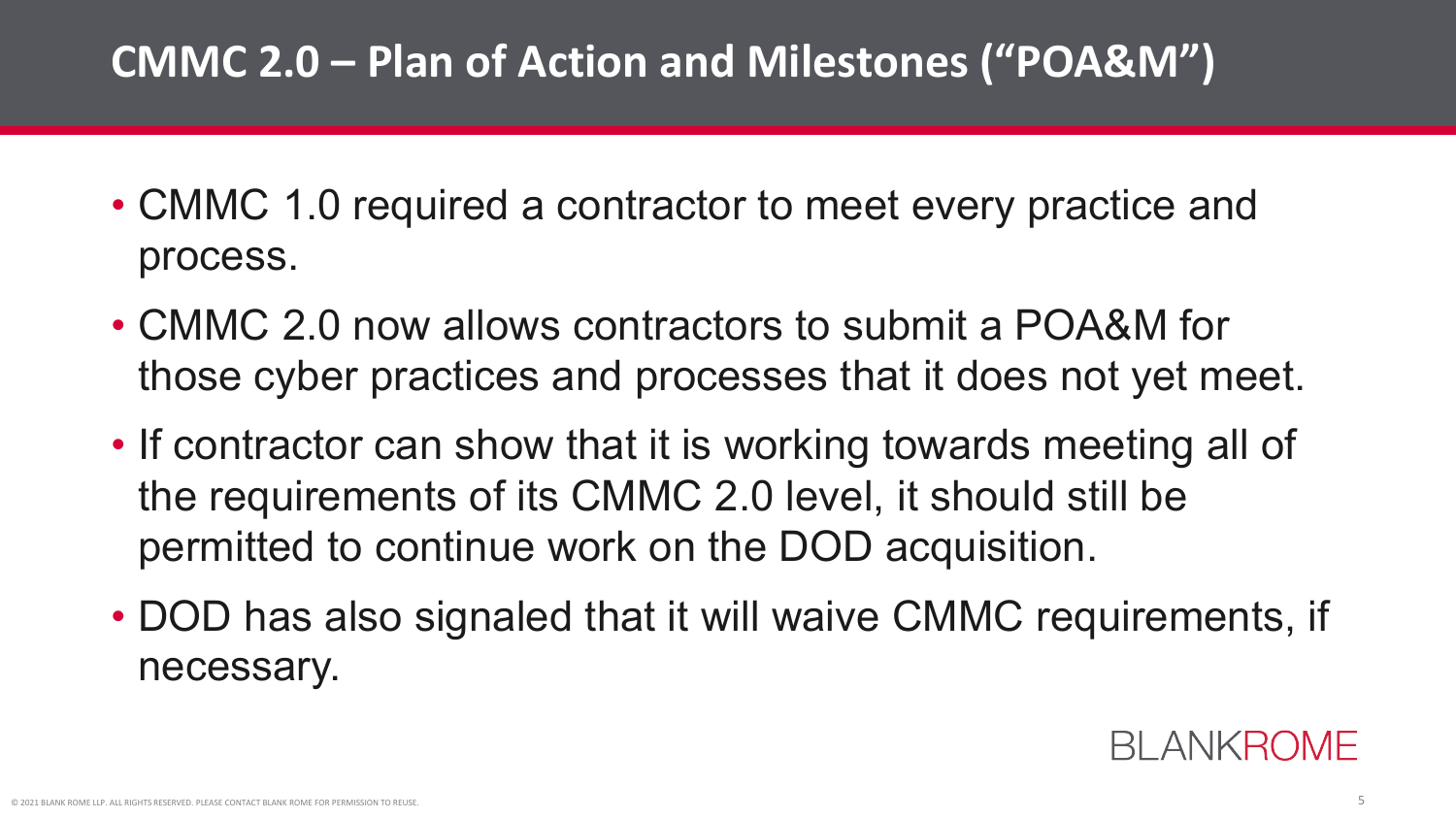# **CMMC 2.0 – Increased Risk of False Claims Act Liability**

- Under CMMC 1.0, contractors could rely on third-party certification
- Most contractors will now submit self-assessments
- Assessment standards can be vague and ambiguous
- Increased scrutiny from the Department of Justice
- Third-party assessments could mitigate risks

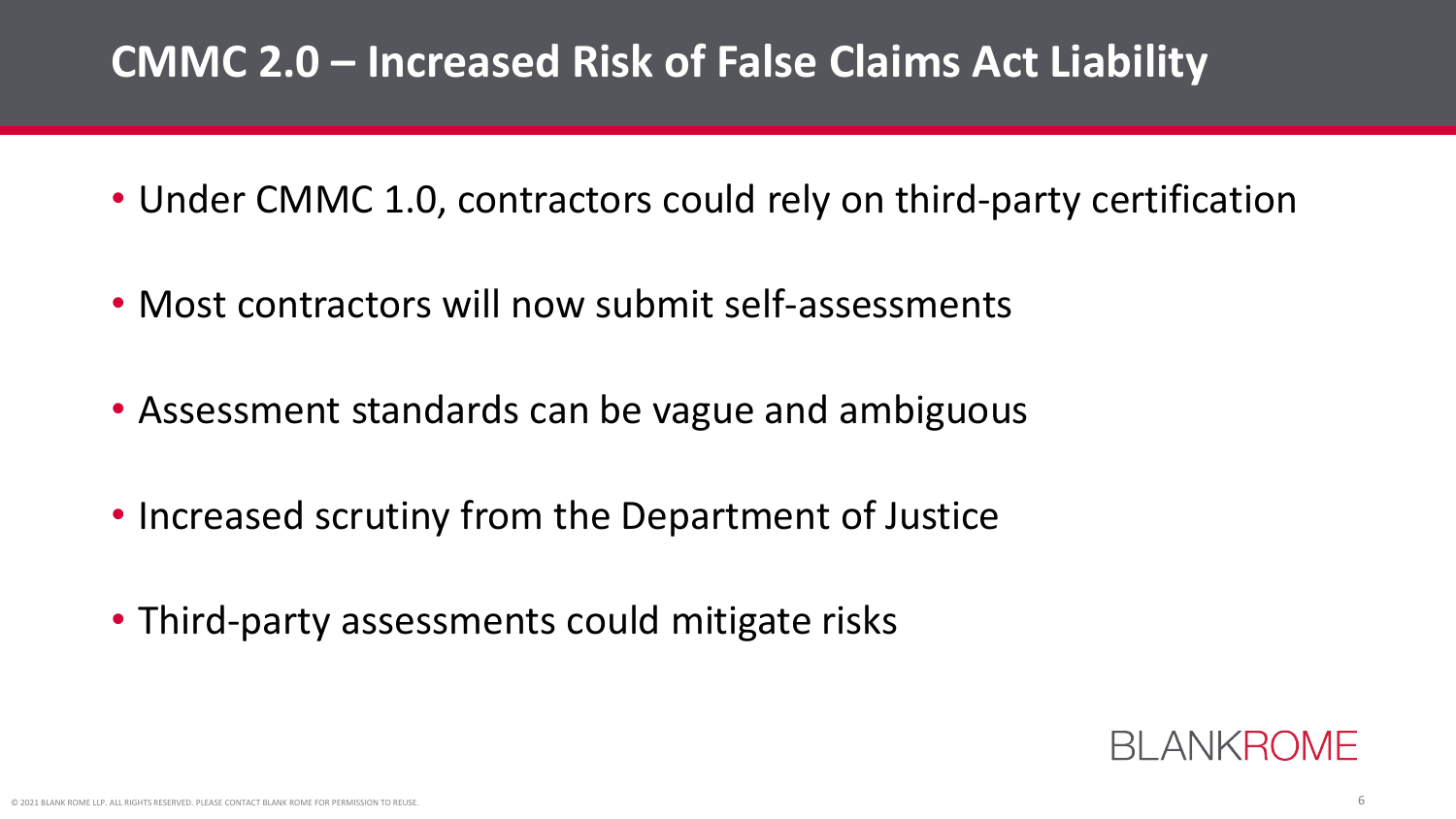# **CMMC 2.0 – Who Needs To Comply?**

#### • **DOD Prime Contractors**

- Major exception: COTS suppliers
- Awaiting acquisition threshold

#### • **DOD Subcontractors**

- Federal Government defines subcontractor broadly
- Self-assessment will greatly reduce compliance burdens
- Control of information flow can further reduce compliance burdens

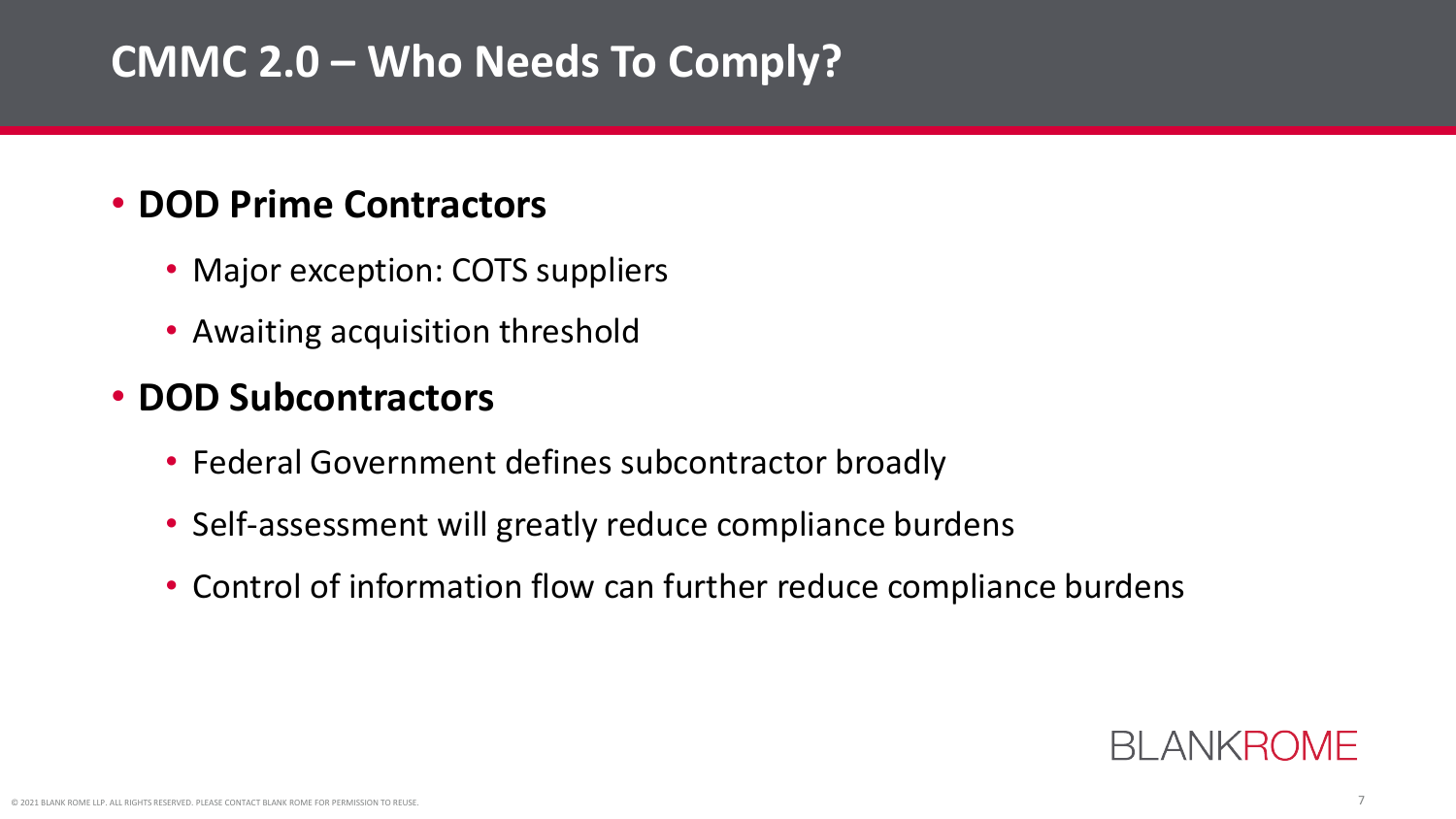### **CMMC 2.0 – Timeline**

- DOD has suspended CMMC 1.0.
- DOD will not require contractors to comply with CMMC requirements until new CMMC 2.0 rules are published.
- DOD is not expected to publish new rules until at least summer 2022, but more realistically not until 2023.
- DOD has not stated whether CMMC 2.0 immediately will go into effect. **BI ANKROMF**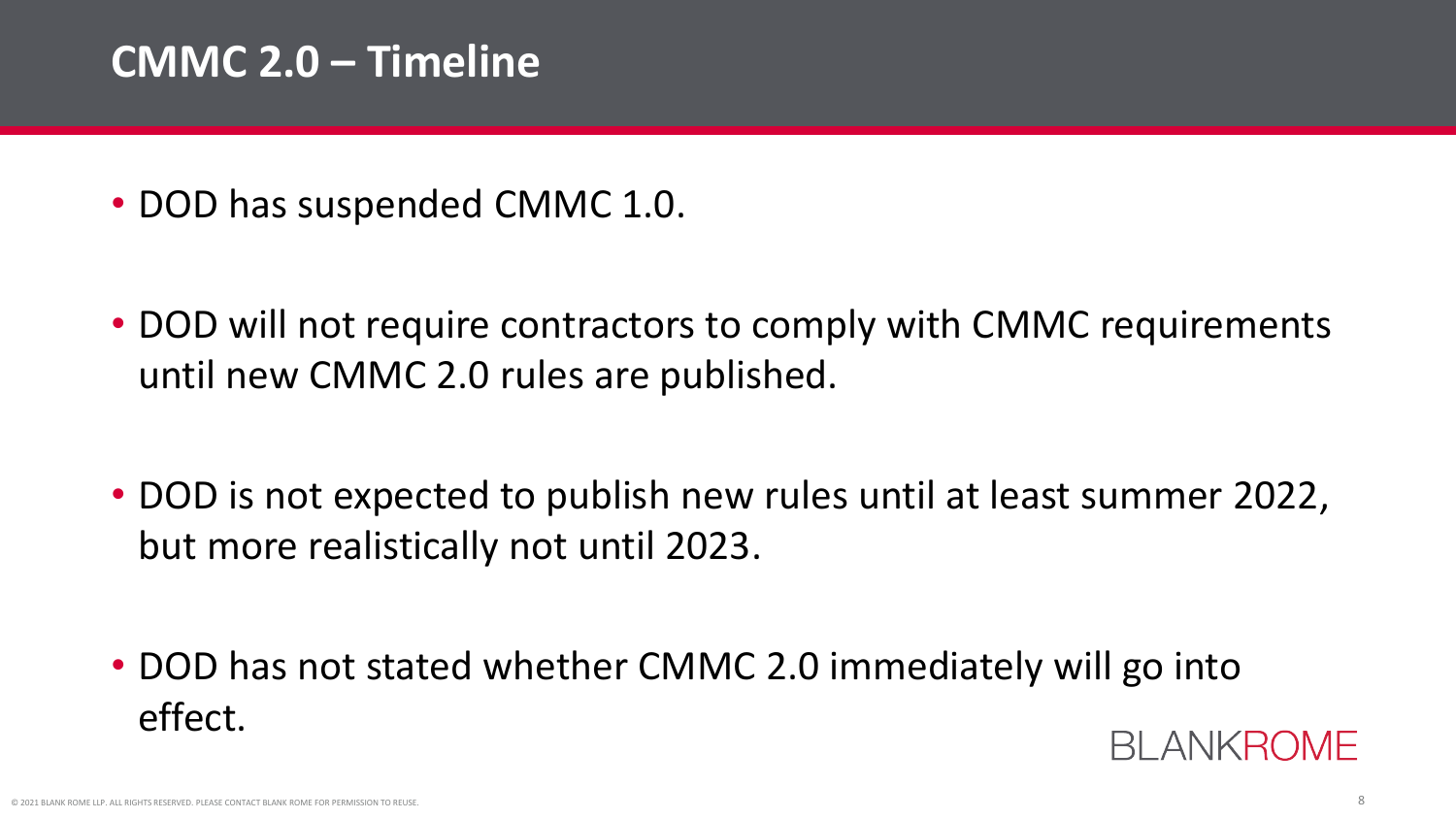### **CMMC 2.0 – Takeaways**

- Determine appropriate CMMC level
- Determine how information will be stored and accessed
- Start putting practices and policies in place now
- Prepare your subcontractors (but remember there is flexibility)

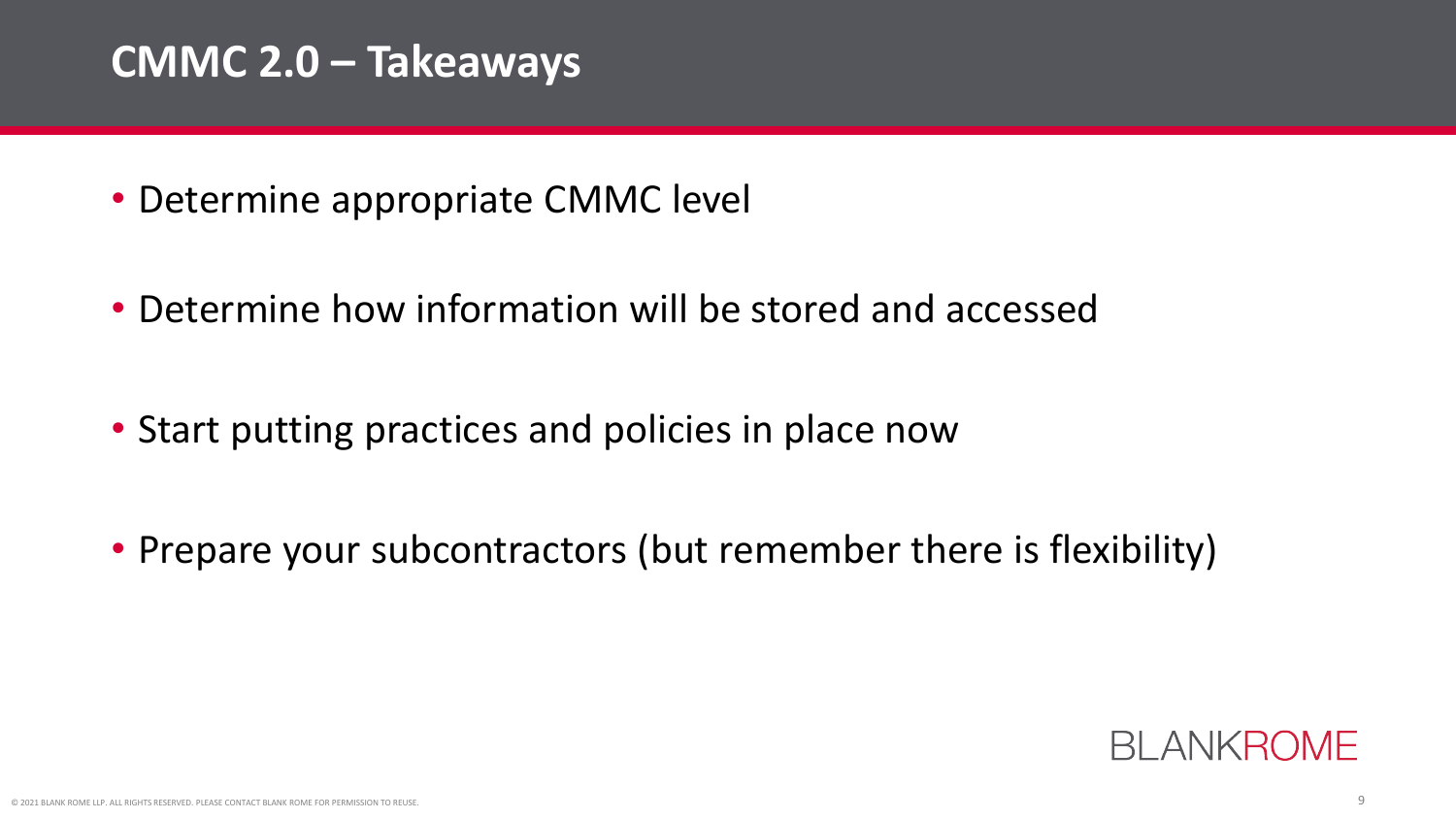# **President Biden's EO on Improving the Nation's Cybersecurity**

- Signed by President Biden on May 12, 2021
- Follows High-Profile Cyberattacks
	- Colonial Pipeline
	- SolarWinds
	- Office of Personnel Management/MS Exchange
- Big Impact on Contractors

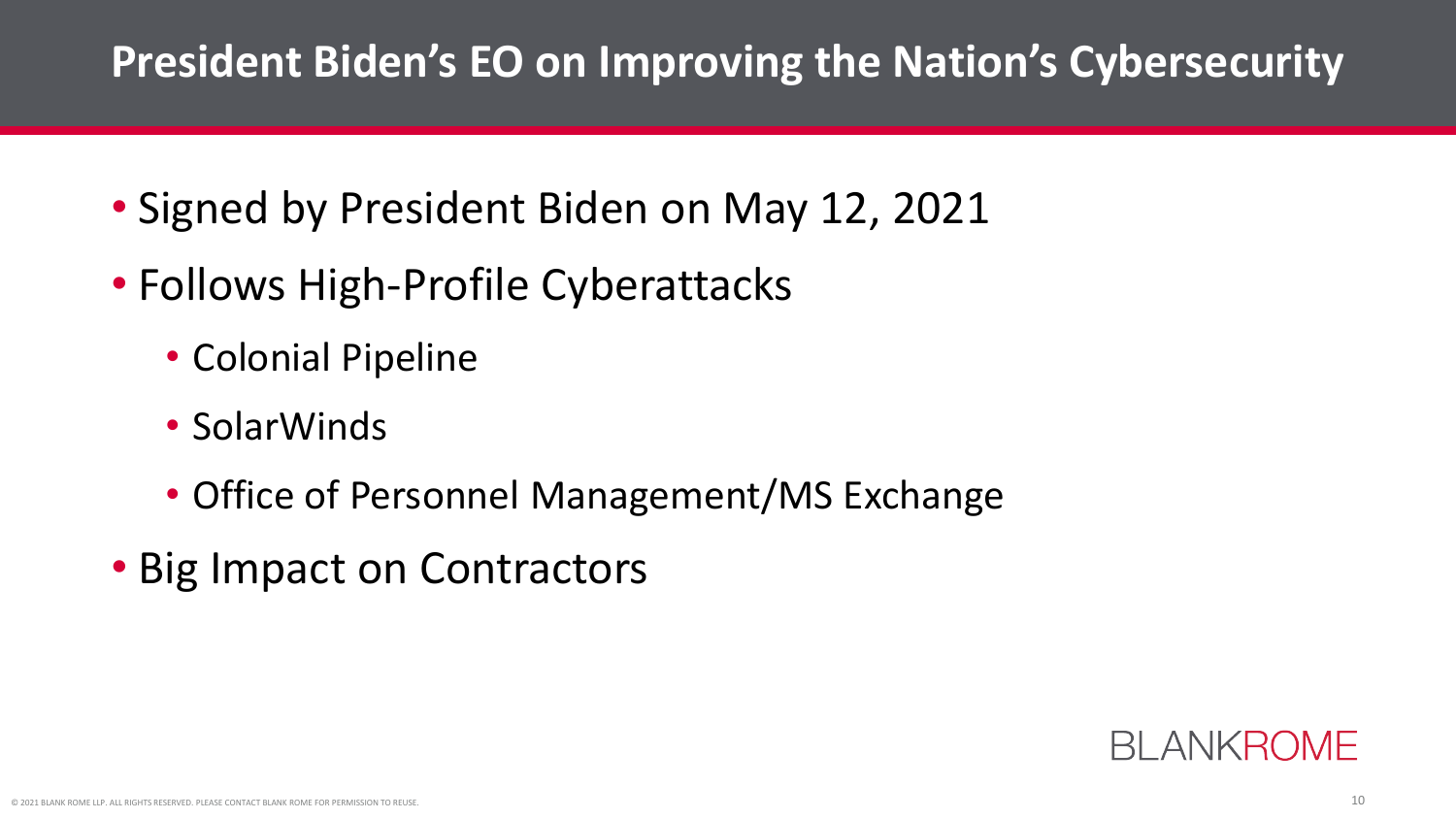### **What Does the EO Cover?**

- Cyber Incident Reporting and Detection Requirements
- Modernized Cybersecurity Standards
- Software Security Requirements
- Cybersecurity Safety Review Board (and Event Log)
- "Playbook" for Cyber Incident Responses